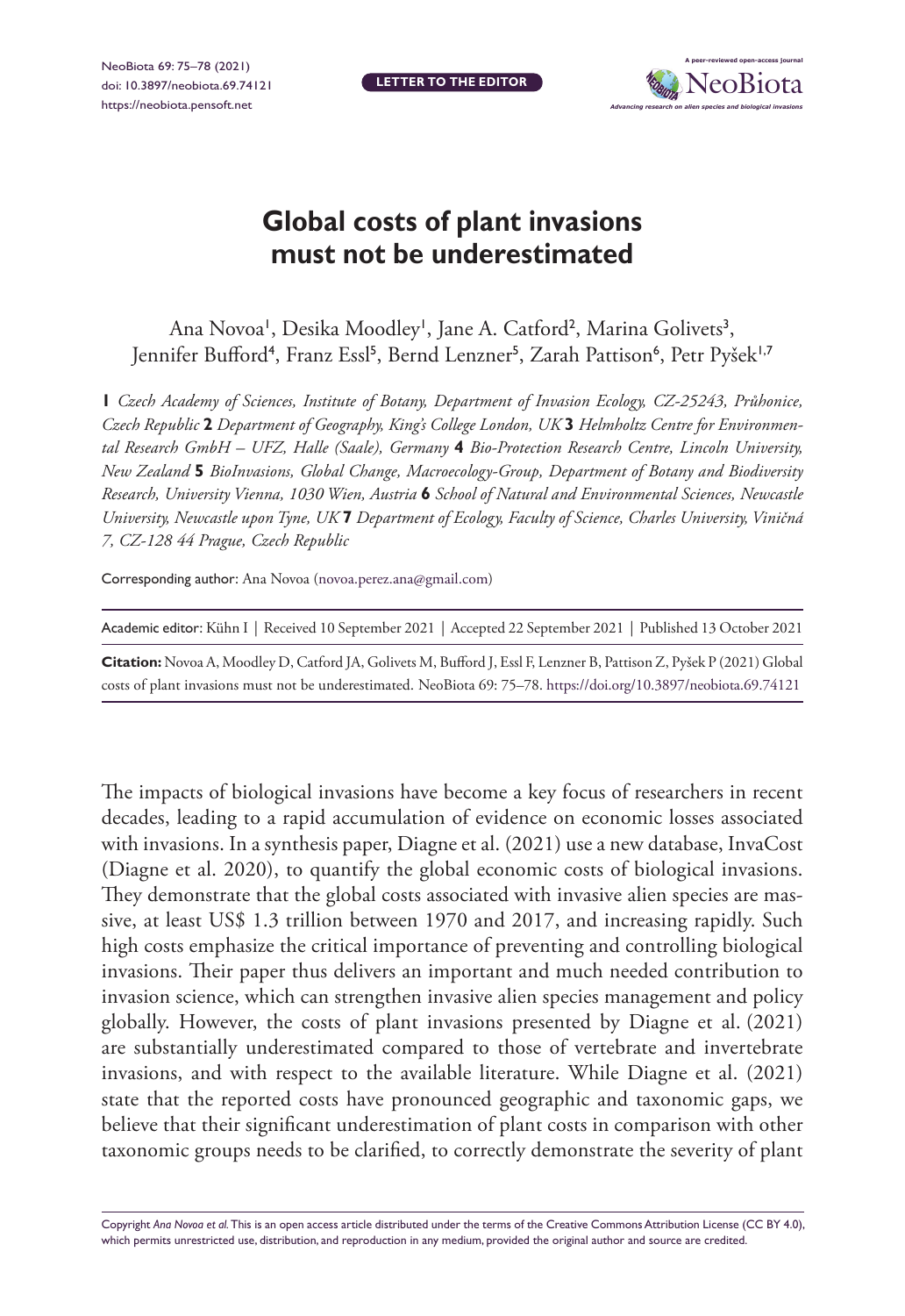invasions and guide appropriate prioritization, budgeting, and allocation of limited management resources.

Diagne et al. (2021) report that invasive alien plants contribute 1.5% of the total costs that can be attributed to a single taxonomic group between 1970 and 2017 (i.e. plants cost US\$ 8.9 billion out of a total of US\$ 591 billion attributable to plants, vertebrates or invertebrates). They acknowledge that the low representation of invasive alien plants "*is probably due to a data deficiency in the current database*". Indeed, subsequent updates to the InvaCost database revealed the unbalanced distribution of data entries among taxonomic groups in the version of the database used by Diagne et al. (2021) (InvaCost v1; [https://doi.org/10.6084/m9.figshare.12668570.v1\)](https://doi.org/10.6084/m9.figshare.12668570.v1), as compared to subsequent versions. In particular, while the full InvaCost v1 database contained 98 data sources (publications, reports, etc.) on the costs of plant invasions out of 786 sources across all taxonomic groups, the first update, released in November 2020, added 623 sources to the full database, of which the majority (416 sources) included plant costs (InvaCost v3, [https://doi.org/10.6084/m9.figshare.12668570.v3\)](https://doi.org/10.6084/m9.figshare.12668570.v3). Furthermore, the most recent version of the InvaCost database ([https://doi.org/10.6084/](https://doi.org/10.6084/m9.figshare.12668570.v4) [m9.figshare.12668570.v4](https://doi.org/10.6084/m9.figshare.12668570.v4)) shows that over 80% of currently available data sources on the costs of plant invasions were absent from InvaCost v1. In comparison, less than half of the available sources on animal invasions were absent from InvaCost v1. While we appreciate that databases evolve as new information becomes available, and we welcome and applaud such updates, these numbers indicate a substantial discrepancy in the compilation of data for plants vs. animals in InvaCost v1. It seems inevitable that these biases in survey effort affected the numbers and proportional costs attributed to plants by Diagne et al. (2021).

Research published over the last 20 years also clearly shows that the global costs of plant invasions are much higher than the US\$ 8.9 billion reported by Diagne et al. (2021). For example, the total estimated cost of invasive alien plants in the South African fynbos alone is estimated at US\$ 11.8 billion (van Wilgen et al. 2001). In Europe, invasive alien plants have been found to cost at least  $\epsilon$  3.8 billion annually, accounting for 30% of total invasion costs in the continent (Kettunen et al. 2009). In another study, a single invasive alien plant, *Ambrosia artemisiifolia* (Asteraceae), has been reported to cost the European economy US\$ 4.5 billion annually (Bullock et al. 2012). This means that over four decades the cost of *A. artemisiifolia* would approximate that of the costliest taxa presented by Diagne et al. (2021), two mosquito species (*Aedes aegypti* and *A. albopictus*), which accounted for US\$ 148.7 billion between 1970 and 2017. Yet, no plant appears among the costliest taxa listed by Diagne et al. (2021). Similarly, the cost of invasive alien plants to the Australian economy within agricultural areas alone is estimated at US\$ 4 billion annually (Sinden et al. 2005), and aquatic invasive alien plants in 13 public lakes in Florida cause annual costs of US\$ 6 billion (Adams and Lee 2007). Plants also feature prominently among the world's "100 of the worst" invasive alien species (Boudjelas et al. 2000), of which *Euphorbia esula*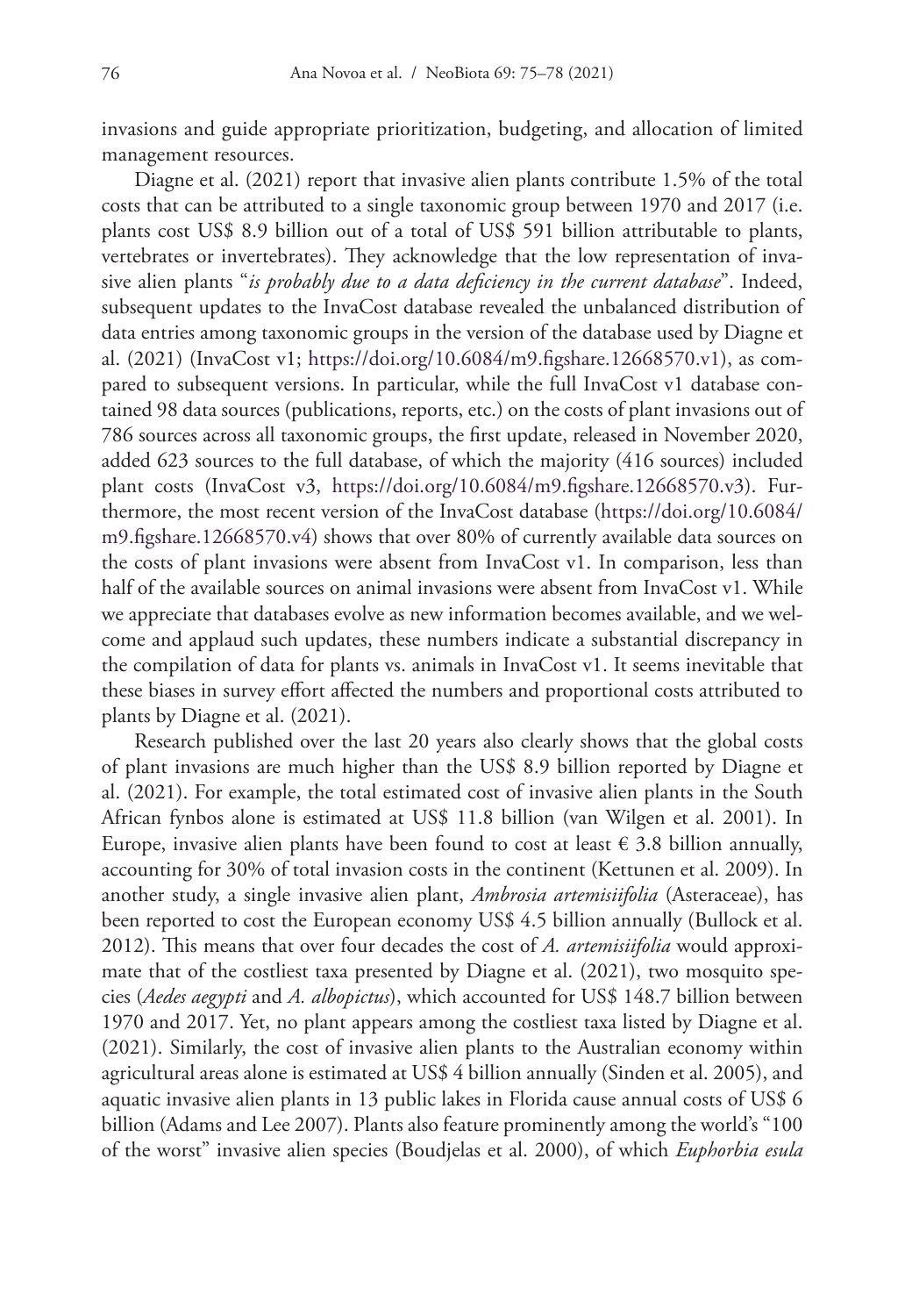(Euphorbiaceae) ranks among the top ten economically most damaging species with a global cost of US\$ 7.3 billion between 1960 and 2020 (Cuthbert et al. 2021). This selection of studies alone – which is by no means exhaustive – illustrates that the real costs of plant invasions globally must be orders of magnitude higher than the US\$8.9 billion estimate reported by Diagne et al. (2021).

Available funding for effective invasive alien species management is generally scarce and resources need to be allocated efficiently and systematically (Dana et al. 2019). However, in reality budgets dedicated to environmental management are often prone to taxonomic bias (Mammola et al. 2020). By disproportionately underestimating plant costs, support for invasive alien plant management could be inappropriately deprioritized, which would have serious ecological and socioeconomic consequences. Continued updates to the InvaCost database will provide further clarity on the true known costs of invasive alien plants. However, as these examples illustrate, local and regional studies already provide strong evidence that invasive alien plants have caused substantial economic costs, which are comparable to those of invasive alien vertebrates or invertebrates. This important message needs to be highlighted to ensure that decisions associated with studying and managing biological invasions are based on the most accurate economic cost estimates, and resources are allocated on the basis of the best available science.

Therefore, we argue that the important message conveyed by Diagne et al. (2021) on the massive economic costs of biological invasions needs to be complemented to emphasize that (i) the costs of invasive alien plants are similar in magnitude to those incurred by invasive alien vertebrates or invertebrates; (ii) further work is needed to estimate and aggregate the costs of invasive alien plants worldwide; and (iii) preventing and controlling plant invasions should remain a key component of international, national and regional invasive alien species management and policy decisions.

## **Acknowledgements**

AN, DM and PP were supported by EXPRO grant no. 19-28807X (Czech Science Foundation) and long-term research development project RVO 67985939 (Czech Academy of Sciences). JC has received funding from the European Research Council (ERC) under the European Union's Horizon 2020 research and innovation programme (grant agreement No. [101002987]). BL, FE, and MG were funded through the 2017- 2018 Belmont Forum and BiodivERsA joint call for research proposals, under the BiodivScen ERA-Net COFUND programme, and with the funding organisations FWF (project no I 4011-B32 – BL, FE) and BMBF (01LC1807C – MG). JB was supported by the Marsden Fund Council from New Zealand Government funding, managed by Royal Society Te Apārangi and by a Tertiary Education Commission grant to the Bio-Protection Research Centre.